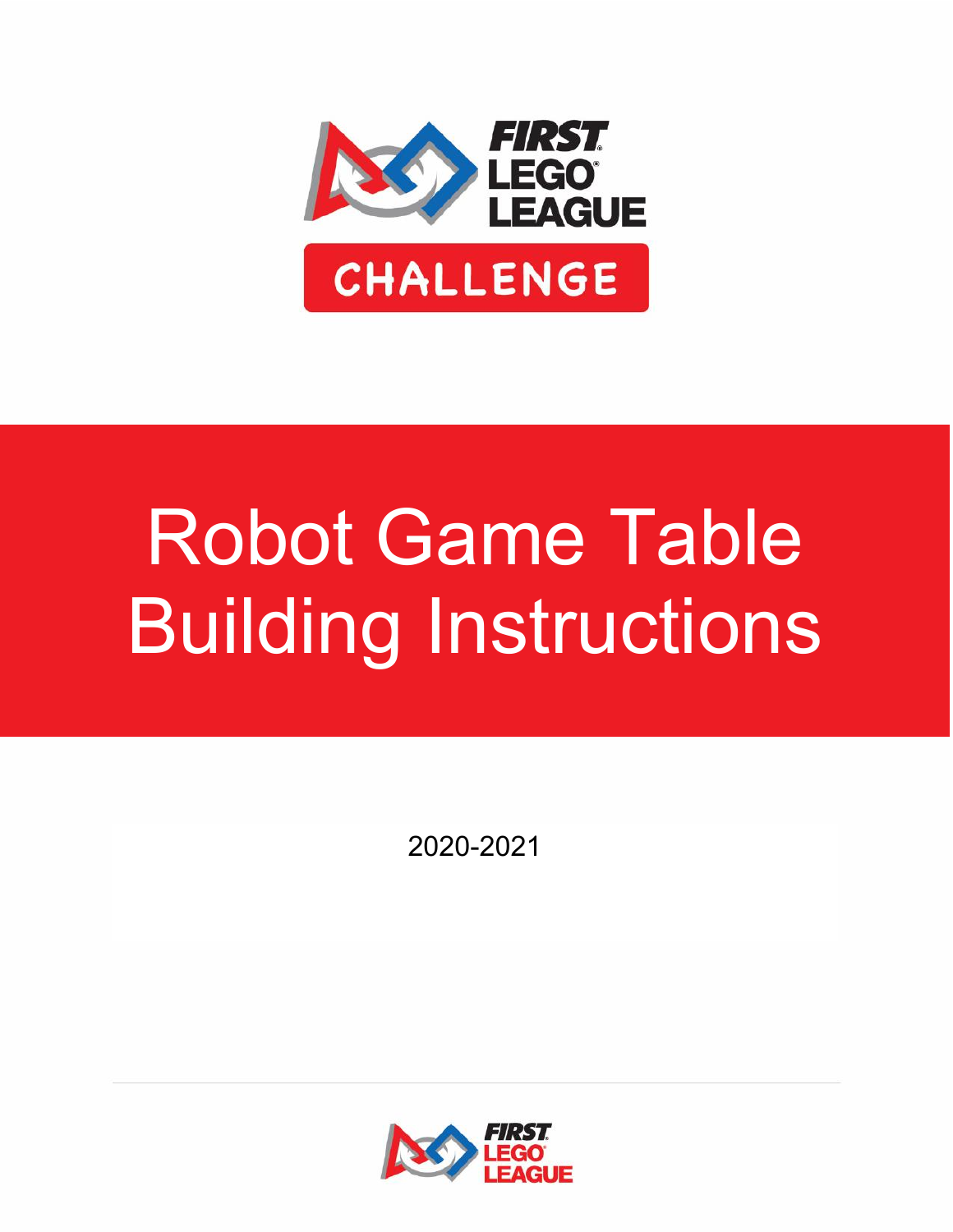## Official Table

Place the field on an official robot game table if at all possible. Find one to share, or build one using the instructions below (basic tools and woodworking skills are required). If you cannot find or build a table, you could place your field on a clean smooth solid floor instead, but it is still very important to surround it with the correctly sized border walls.

**SPECIFICATIONS** (See the sketch below labeled "practice table assembly")

- **●** Inside wall-to-wall dimensions must be:
	- $\triangleright$  **W** = 93±1/8" (2362±3mm)
	- $\blacktriangleright$  **L** = 45±1/8" (1143±3mm)
- **●** Border wall heights must fall within the range:
	- **► H** = 2-1/2" (64mm) min to 4" (102mm) max
- **●** All border walls on any table must have the same height **H** as each other.

#### **MATERIALS**

| <b>Material</b>                                                                     | Quantity      |
|-------------------------------------------------------------------------------------|---------------|
| Challenge set (mission model LEGO pieces, mat, Dual Lock™)                          |               |
| Sanded plywood (or other very smooth board), 96" x 48" x min. 3/8" (2438mm x        |               |
| 1219mm x min. 10mm)                                                                 |               |
| Two-by-three, 8' (2438mm) [actual cross-section = $1-1/2$ " x 2-1/2" (38mm x 64mm)] |               |
| Flat black paint                                                                    | 1 gt. $(1 L)$ |
| Drywall screws, 2-1/2" (64mm)                                                       | 1/4 lb. (1/4  |
|                                                                                     | kg)           |
| Saw horses, about *24" (610mm) high and 36" (914mm) wide                            |               |

*"Two-by-four" border walls are allowed and common, but are being phased out at competitions.*

*Teams need to be prepared to play on tables with border wall heights anywhere in the range of* **H**.



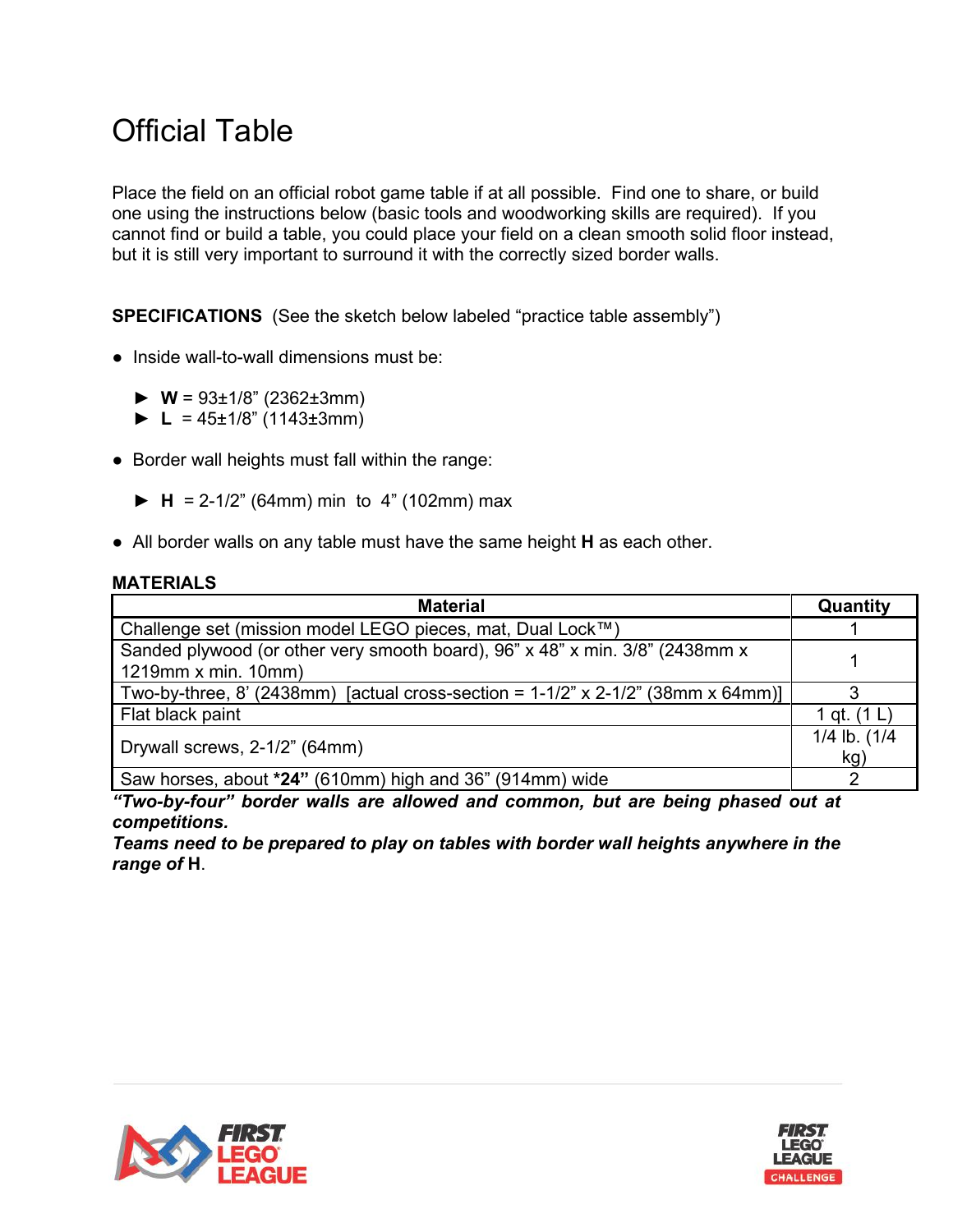#### **PARTS**

| Part                     | <b>Make From</b> | <b>Dimensions</b>                                      | <b>Paint</b> | Quantity       |
|--------------------------|------------------|--------------------------------------------------------|--------------|----------------|
| Table surface $(A)$      | Plywood          | 96" (2438mm) x 48"                                     | West of mat  |                |
|                          |                  | (1219mm)                                               | only         |                |
| Long border wall<br>(B)  | Two-by-three     | 96" (2438mm)                                           | Yes          | 2              |
| Short border wall<br>(C) | Two-by-three     | 45" (1143mm)                                           | Yes          | $\overline{2}$ |
| Saw horse                | Purchase         | $H \approx 24$ " (610mm)<br>$W \approx 36"$<br>(914mm) | No           | 2              |

### **ASSEMBLY**

- **●** On the smoothest face of the plywood (**A**), screw the border walls (**B** and **C**) around the perimeter, being sure the wall-to-wall dimensions **W** and **L** are accurate.
- **●** Place the table top border walls up, on short saw horses (or anything else short, level, and solid).



**COMPETITION SETUP** - For a competition setup, secure two tables with their north sides together.

- **●** The full/total span "**M**" across both north border walls needs to measure between 3.0" (76mm) and 4.0" (102mm). Place spacers between the tables if needed to get **M** correct.
- **●** All border walls on all tables at a competition must have the same height **H** as each other.
- All pairs of tables at a competition must have the same span **M** as each other.
- Do not attach things to the tops of border walls unless all teams coming to the event have been notified.